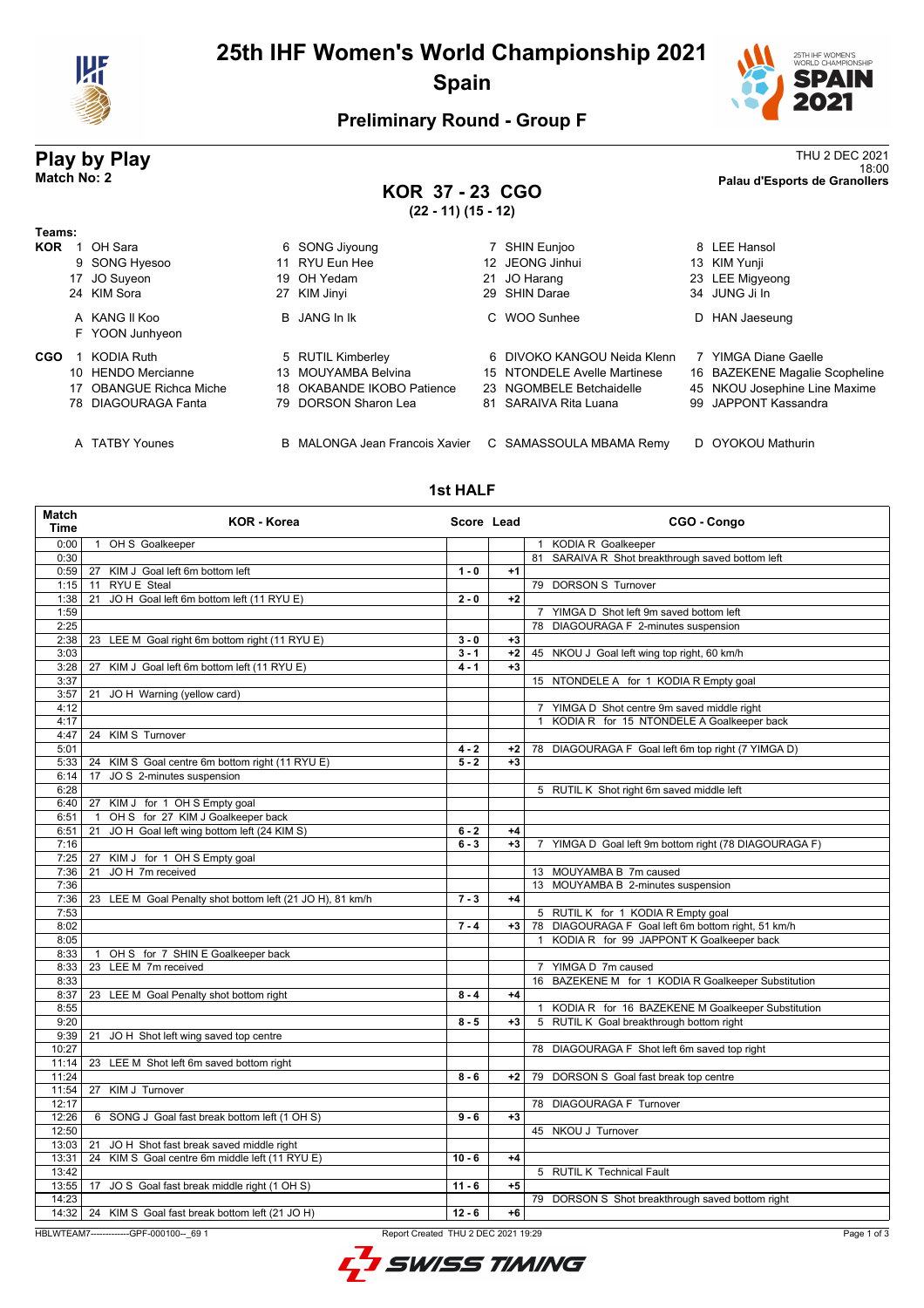

**25th IHF Women's World Championship 2021 Spain**



# **Preliminary Round - Group F**

**Play by Play**<br>Match No: 2<br>Palau d'Esports de Granollers 18:00 **Match No: 2 Palau d'Esports de Granollers**

### **KOR 37 - 23 CGO (22 - 11) (15 - 12)**

#### **1st HALF**

| <b>Match</b><br><b>Time</b> | <b>KOR - Korea</b>                                        | Score Lead |       | CGO - Congo                                                      |
|-----------------------------|-----------------------------------------------------------|------------|-------|------------------------------------------------------------------|
| 14:32                       |                                                           |            |       | Team timeout                                                     |
| 15:41                       | <b>RYU E</b> Steal<br>11                                  |            |       | 79 DORSON S Turnover                                             |
| 16:12                       | KIM S Goal right 6m bottom right (11 RYU E)<br>24         | $13 - 6$   | $+7$  |                                                                  |
| 16:25                       |                                                           | $13 - 7$   | $+6$  | 79 DORSON S Goal left 6m bottom right (5 RUTIL K)                |
| 17:21                       | RYU E Goal breakthrough top centre<br>11                  | $14 - 7$   | $+7$  |                                                                  |
| 17:54                       |                                                           |            |       | 23 NGOMBELE B Shot centre 9m saved bottom right                  |
| 18:46                       | 23 LEE M Goal right 6m bottom right (24 KIM S)            | $15 - 7$   | $+8$  |                                                                  |
| 19:24                       | JO S 2-minutes suspension<br>17                           |            |       |                                                                  |
| 19:31                       |                                                           |            |       | 78 DIAGOURAGA F Turnover                                         |
| 19:41                       | 23 LEE M for 1 OH S Empty goal                            |            |       |                                                                  |
| 20:00                       | 9 SONG H Goal left wing bottom left (11 RYU E)            | $16 - 7$   | $+9$  |                                                                  |
| 20:02                       | OH S for 23 LEE M Goalkeeper back<br>$\mathbf{1}$         |            |       |                                                                  |
| 20:33                       |                                                           | $16 - 8$   | +8    | SARAIVA R Goal centre 6m bottom left (5 RUTIL K)<br>81           |
| 20:44                       | 23 LEE M for 1 OH S Empty goal                            |            |       |                                                                  |
| 21:09                       | OH S for 7 SHIN E Goalkeeper back<br>$\overline{1}$       |            |       |                                                                  |
| 21:21                       | LEE M Goal left 6m bottom right (24 KIM S), 57 km/h<br>23 | $17 - 8$   | $+9$  |                                                                  |
| 21:35                       |                                                           |            |       | 16 BAZEKENE M for 1 KODIA R Goalkeeper Substitution              |
| 22:03                       |                                                           |            |       | 23 NGOMBELE B Shot centre 6m saved middle right                  |
| 22:06                       |                                                           |            |       | 81 SARAIVA R 2-minutes suspension                                |
| 22:25                       | 27<br>KIM J Goal breakthrough bottom left                 | $18 - 8$   | $+10$ |                                                                  |
| 22:50                       |                                                           |            |       | 79 DORSON S for 16 BAZEKENE M Empty goal                         |
| 23:04                       |                                                           | $18 - 9$   | $+9$  | 79 DORSON S Goal centre 6m bottom right (23 NGOMBELE B), 62 km/h |
| 23:07                       |                                                           |            |       | 16 BAZEKENE M for 13 MOUYAMBA B Goalkeeper back                  |
| 23:33                       | 24 KIM S Goal centre 6m bottom left (9 SONG H)            | $19 - 9$   | $+10$ |                                                                  |
| 23:53                       |                                                           |            |       | 13 MOUYAMBA B for 16 BAZEKENE M Empty goal                       |
| 24:03                       |                                                           |            |       | 16 BAZEKENE M for 13 MOUYAMBA B Goalkeeper back                  |
| 24:05                       |                                                           |            |       | 7 YIMGA D Shot left 6m saved middle left                         |
| 24:20                       | JO H Goal centre 6m bottom left (11 RYU E)<br>21          | $20 - 9$   | $+11$ |                                                                  |
| 24:50                       | OH S Steal<br>$\overline{1}$                              |            |       | 79 DORSON S Turnover                                             |
| 25:18                       | Team timeout                                              |            |       |                                                                  |
| 25:38                       | 9 SONG H 7m received                                      |            |       | 81 SARAIVA R 7m caused                                           |
| 25:56                       | 19 OH Y Goal Penalty shot bottom left (9 SONG H)          | $21 - 9$   | $+12$ |                                                                  |
| 26:41                       |                                                           | $21 - 10$  | $+11$ | 13 MOUYAMBA B Goal right wing bottom left (45 NKOU J)            |
| 27:15                       | 24 KIM S 7m received                                      |            |       | 79 DORSON S 7m caused                                            |
| 27:24                       | 34 JUNG J Penalty shot saved bottom right                 |            |       |                                                                  |
| 28:02                       | 9 SONG H Technical Fault                                  |            |       |                                                                  |
| 28:14                       |                                                           |            |       | 17 OBANGUE R for 16 BAZEKENE M Empty goal                        |
| 28:31                       |                                                           |            |       | 16 BAZEKENE M for 13 MOUYAMBA B Goalkeeper back                  |
| 28:38                       |                                                           |            |       | 17 OBANGUE R Shot breakthrough saved bottom right                |
| 29:06                       | 11 RYU E Goal right 6m top left                           | $22 - 10$  | $+12$ |                                                                  |
| 29:19                       |                                                           |            |       | 13 MOUYAMBA B for 16 BAZEKENE M Empty goal                       |
| 29:36                       |                                                           |            |       | 16 BAZEKENE M for 15 NTONDELE A Goalkeeper back                  |
| 29:41                       | KIM J 7m caused<br>27                                     |            |       | 13 MOUYAMBA B 7m received                                        |
| 29:42                       | 12 JEONG J for 1 OH S Goalkeeper Substitution             |            |       |                                                                  |
| 29:42                       |                                                           | $22 - 11$  | $+11$ | 45 NKOU J Goal Penalty shot middle right (13 MOUYAMBA B)         |
| 29:57                       | 11 RYU E Shot right 9m post                               |            |       |                                                                  |

### **2nd HALF**

| KOR - Korea<br>CGO - Congo<br>Score Lead<br>Time                                          |  |
|-------------------------------------------------------------------------------------------|--|
| 16 BAZEKENE M Goalkeeper<br>30:00<br>OH S Goalkeeper                                      |  |
| 9 SONG H Shot right 6m saved bottom centre<br>30:28                                       |  |
| 30:43<br>78 DIAGOURAGA F Technical Fault                                                  |  |
| $23 - 11$<br>31:23<br>RYU E Goal centre 9m bottom left (9 SONG H), 79 km/h<br>$+12$<br>11 |  |
| 31:35<br>YIMGA D Turnover                                                                 |  |
| <b>SHIN E Turnover</b><br>78 DIAGOURAGA F Steal<br>31:55                                  |  |
| 32:09<br>YIMGA D Shot centre 9m post                                                      |  |
| 16 BAZEKENE M Steal<br>JOH Turnover<br>32:26<br>21                                        |  |
| 23 NGOMBELE B Goal breakthrough bottom left, 64 km/h<br>$23 - 12$<br>$+11$<br>32:51       |  |
| 8 LEE H Shot centre 6m saved bottom centre<br>33:25                                       |  |
| DORSON S 7m received<br>33:56<br>KIM J 7m caused<br>27<br>79                              |  |
| $23 - 13$<br>33:56<br>$+10$<br>45 NKOU J Goal Penalty shot bottom right (79 DORSON S)     |  |
| JO H Goal left 9m bottom left (23 LEE M)<br>$24 - 13$<br>34:32<br>21<br>$+11$             |  |
| 34:42<br>LEE M 7m caused<br>45 NKOU J 7m received<br>23                                   |  |
| JEONG J for 1 OH S Goalkeeper Substitution<br>34:42<br>12                                 |  |
| 34:42<br>23 LEE M 2-minutes suspension                                                    |  |
| 34:42<br>45 NKOU J Penalty shot missed                                                    |  |
| 34:59<br>9 SONG H for 12 JEONG J Empty goal                                               |  |

HBLWTEAM7-------------GPF-000100--\_69 1 Report Created THU 2 DEC 2021 19:29